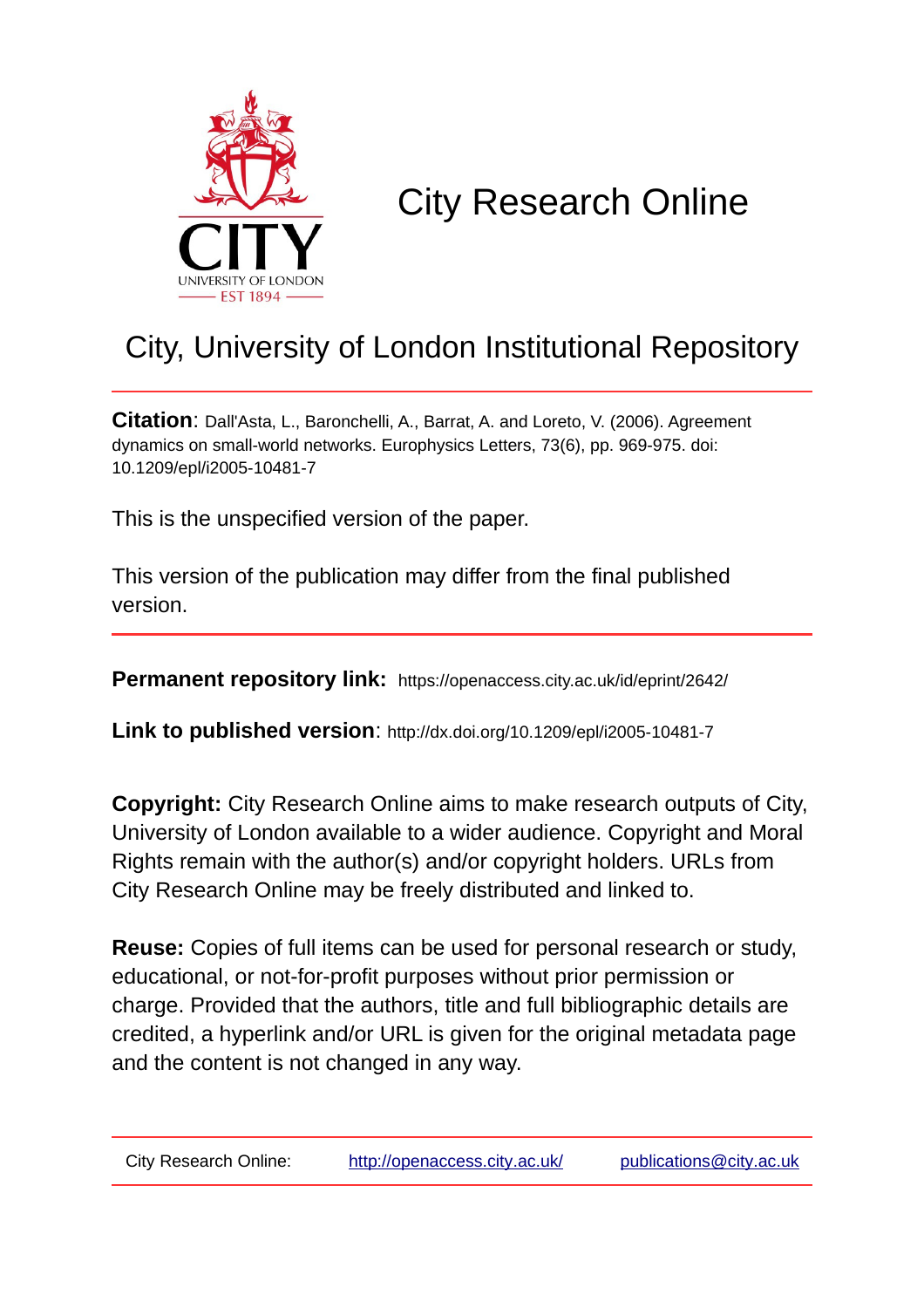## Agreement dynamics on small-world networks

L. DALL'ASTA<sup>1</sup>, A. BARONCHELLI<sup>2</sup>, A. BARRAT<sup>1</sup> and V. LORETO<sup>2</sup>

<sup>1</sup> Laboratoire de Physique Théorique (CNRS UMR8627) - Bâtiment 210, Université *Paris-Sud, 91405 Orsay cedex, France*

<sup>2</sup> Dipartimento di Fisica, Università "La Sapienza" and SMC-INFM, P.le A. Moro 2, *00185 ROMA, (Italy)*

PACS. 89.75. Fb -. PACS.  $05.65.+b-.$ 

Abstract. – In this paper we analyze the effect of a non-trivial topology on the dynamics of the so-called Naming Game, a recently introduced model which addresses the issue of how shared conventions emerge spontaneously in a population of agents. We consider in particular the small-world topology and study the convergence towards the global agreement as a function of the population size  $N$  as well as of the parameter  $p$  which sets the rate of rewiring leading to the small-world network. As long as  $p \gg 1/N$  there exists a crossover time scaling as  $N/p^2$  which separates an early one-dimensional-like dynamics from a late stage mean-field-like behavior. At the beginning of the process, the local quasi one-dimensional topology induces a coarsening dynamics which allows for a minimization of the cognitive effort (memory) required to the agents. In the late stages, on the other hand, the mean-field like topology leads to a speed up of the convergence process with respect to the one-dimensional case.

The recent past has witnessed an important development of the activities of statistical physicists in the area of social sciences (for a recent collection of papers see [1]). Indeed, statistical physics is the natural field to study how global complex properties can emerge from purely local rules. Social interactions have thus been described and studied by statistical physics models and tools, in particular models of opinion formation in which agents update their internal state, or opinion, through an interaction with its neighbors. An interesting point concerns whether and how a population of agents converge towards a common and shared state (consensus) without external global coordination [2]. Early studies have mostly dealt with agents either able to interact with all the other agents (mean-field case), or sitting on the nodes of regular lattices. Such situations, although not always realistic, have the advantage to be accessible to the usual methods of statistical mechanics.

Even more recently however, the growing field of complex networks [3–5] has allowed to obtain a better knowledge of social networks [6], and in particular to show that the topology of the network on which agents interact is not regular. A natural step has then been to consider various models embedded on more realistic networks and to study the influence of various complex topologies on the corresponding dynamical behavior.

In particular, social networks are typically "small-worlds" in which, on the one hand, the average distance between two agents is small [7], growing only logarithmically with the c EDP Sciences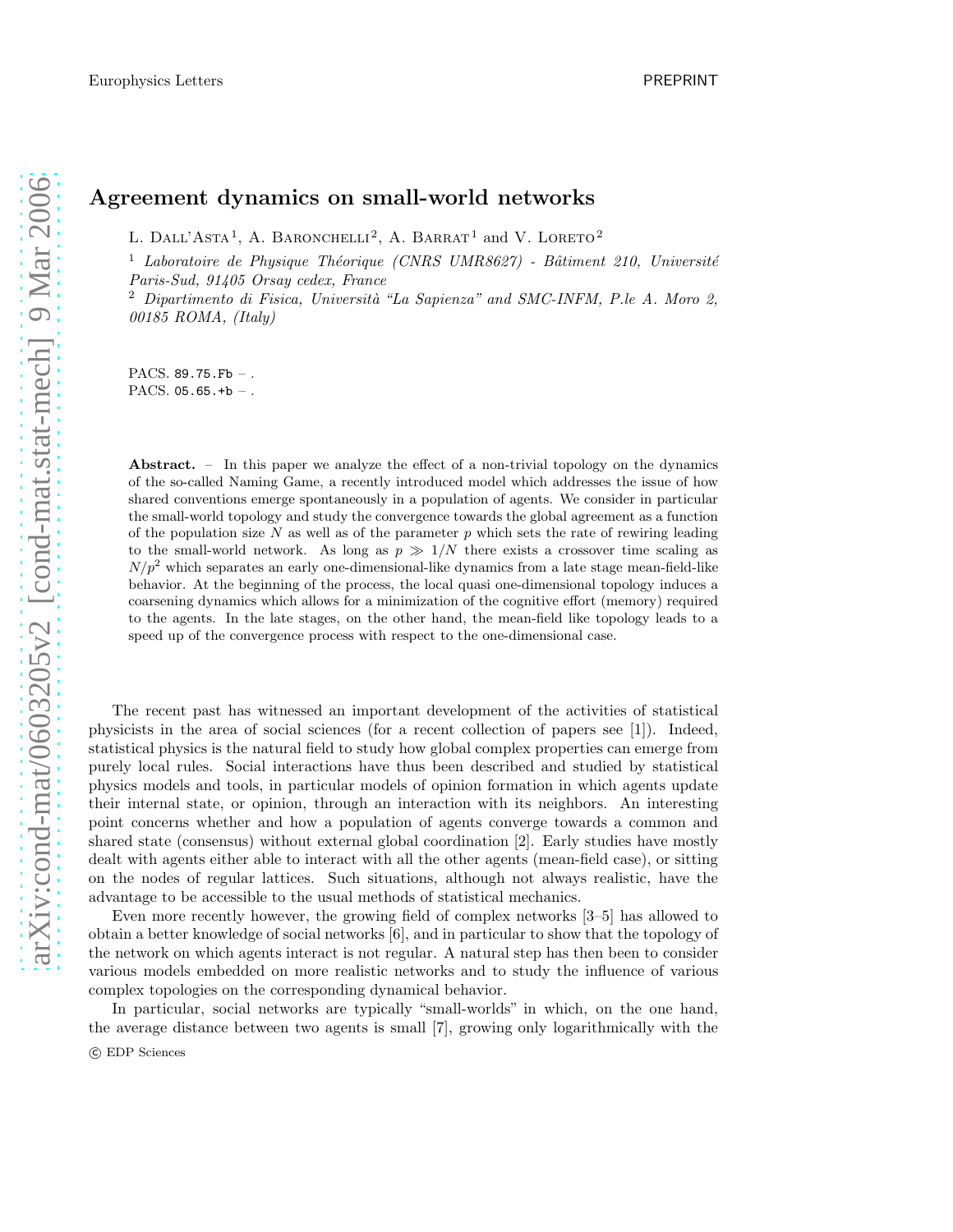$2$  EUROPHYSICS LETTERS

network's size, and, on the other hand, many triangles are present, unlike totally random networks. In order to reconcile both properties, Watts and Strogatz have introduced the now famous small-world network model [8] which allows to interpolate between regular lowdimensional lattices and random networks, by introducing a certain amount of random longrange connections into an initially regular network.

Subsequently, a number of papers have focused on the influence of these long-range "shortcuts" on the behavior of various models defined on the network: from the Ising model [9] to the spreading of epidemics [10], or the evolution of random walks [11]. Dynamics of models inspired by social sciences are no exception, such as the Voter model [12, 13] or Axelrod's model of culture dissemination [14, 15].

In this letter, we consider the effect of a small-world topology on the so-called Naming Game model, which was inspired by the field of semiotic dynamics, a new emerging area focusing on the development of shared communication systems (languages) among a population of agents. Such a process can indeed be considered as arising through self-organization out of local interactions. The language is then seen as constantly reshaped by its users in order to maximize communicative success and expressive power while minimizing the cognitive effort [16, 17]. In addition, there are recent developments in Information Technology in which new forms of semiotic dynamics begin to appear. One example are social tagging sites (such as del.icio.us or www.flickr.com), through which tens of thousands of web users share information by tagging items like pictures or web-sites and thus develop "folksonomies" [18, 19]. In this context, simplified models or "Language Games" have been defined and studied in the theoretical community [16, 17]. As for opinion formation models, it is interesting to understand if a common state for all agents can be reached and, in the positive answer case, how the system converges towards such a state.

*The model. –* The original model [20] is related to an artificial intelligence experiment called Talking Heads [21], in which embodied software agents observe a set of objects through digital cameras, assign them randomly chosen names and communicate these names to each other. Since different agents can invent different names for the same object, the final emergence of a common dictionary for all the agents is not granted from the start. However, it turns out that such a consensus is in fact experimentally reached. In order to try to capture the essential relevant features of such a dynamics, Baronchelli et al. [22] have proposed a minimal model of Naming Game that reproduces the phenomenology of the experiments, despite the agents of the model are far from the complicate software effectively used as "Talking Heads". Such a model is however amenable to both analytical and extensive numerical treatment [22, 23], allowing for a better understanding of the mechanisms at work.

The model considers  $N$  identical individuals (or agents) which observe the same object and try to communicate its name one to the other. Each agent is endowed with an internal inventory or memory in which it can store an a priori unlimited number of different names or opinions. Initially, each agent has an empty inventory. The dynamics proceeds as follows: at each time step, two individuals are chosen at random for a pairwise interaction (or "communication"). One of these agents acts as the "speaker" and the other one as the "hearer". If the speaker does not know a name for the object (its inventory is empty), it invents a new name and records it. Else, if it already knows one or more synonyms (stored in the inventory), it chooses one of them randomly. The invented or selected word is then transmitted to the hearer. If the hearer already has this term in its memory, the interaction is a success, and both agents retain that term as the right one, canceling all the other terms in their inventories; otherwise, the interaction is a failure, and the new name is included in the inventory of the hearer, without any cancellation.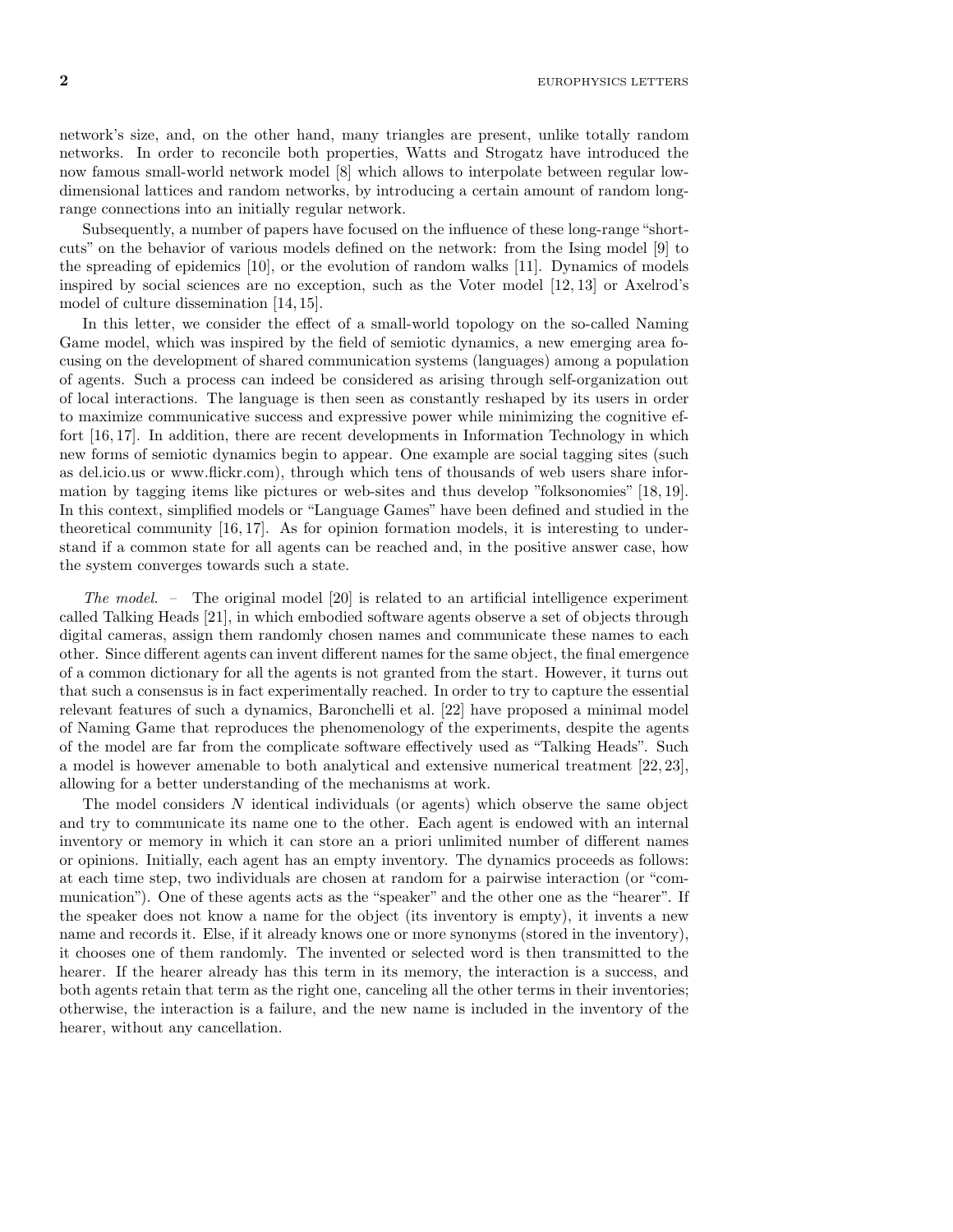The way in which agents may interact with each other is determined by the topology of the underlying contact network. The mean-field case corresponds to a fully connected network, in which all agents are in mutual contact. In this case, studied in [22], each agent rarely interacts twice with the same partner, so that the system initially accumulates a large number  $(\mathcal{O}(N/2))$  of different names (synonyms) for the object, invented by different agents (speakers) and  $\mathcal{O}(N^{3/2})$  total words in the whole population. Interestingly however, this profusion of different names leads in the end to an asymptotic absorbing state in which all the agents share the same name.

As a second step towards the understanding of the model from a statistical physics point of view, we have considered in [23] the case of agents sitting on the nodes of a regular lattice in dimension d. In this case, each agent is connected to a finite number of neighbors  $(2d)$  so that it may possess only a finite number of different words in its inventory at any given time. As a result, the total amount of memory used by the whole system grows as  $N$  instead of  $N^{3/2}$ . Local consensus appears at very early stages of the evolution, since neighboring agents tend to share the same unique word. The dynamics then proceeds through the coarsening of such clusters of agents sharing a common name; the interfaces between clusters are composed by agents who still have more than one possible name, and diffuse randomly. Because of this particular coarsening process, the average cluster size grows as  $\sqrt{t/N}$ , and the time to convergence corresponds to the time needed for one cluster to reach the system size, i.e. a time  $N^{1+2/d}$  for  $d \leq 4$ . In one dimension in particular, the convergence is thus dramatically slowed down from  $\mathcal{O}(N^{3/2})$  to  $\mathcal{O}(N^3)$ .

In the following, we investigate the effect of long-range connections which link agents that are far from each other on the regular lattice. We use the small-world model of Watts and Strogatz: starting from a one-dimensional lattice of N sites, with periodic boundary conditions (i.e. a ring), each vertex being connected to its  $2m$  nearest neighbors, a stochastic rewiring procedure is applied. The vertices are visited one after the other, and each link connecting a vertex to one of its  $m$  nearest neighbors in the clockwise sense is left in place with probability  $1 - p$ , and with probability p is reconnected to a randomly chosen other vertex. For  $p = 0$ the network retains a purely one-dimensional topology, while the random network structure is approached as p goes to 1. At small but finite  $p(1/N \ll p \ll 1)$ , a small-world structure with short distances between nodes, together with a large clustering, is obtained.

*Global picture: Expected behavior. –* For p = 0, it has been shown in [23] that the dynamics proceeds by a slow coarsening of clusters of agents sharing the same state or word. At small p, the short-cuts are typically far from each other, with a typical distance  $1/p$ between short-cuts so that the early dynamics is not affected and proceeds as in dimension 1. In particular, at very short times many new words are invented since the success rate is small. After a time of order N, each agent has played typically once, and therefore  $\mathcal{O}(N)$ different words have been invented: the number of different words reaches a peak which scales as N. Since the number of neighbors of each site is bounded (the degree distribution decreases exponentially [9]), each agent has access only to a finite number of different words, so that the average memory per agent used remains finite, as in finite dimensions and in contrast with the mean-field case. The interaction of neighboring agents first leads to the usual coarsening phenomena as long as the clusters are typically one-dimensional, i.e. as long as the typical cluster size is smaller than  $1/p$ . However, as the average cluster size reaches the typical distance between two short-cuts  $\sim 1/p$ , a crossover phenomena is bound to take place; since the cluster size grows as  $\sqrt{t/N}$  [23], this corresponds to a crossover time  $t_{cross} = \mathcal{O}(N/p^2)$ . For times much larger than this crossover, one expects that the dynamics is dominated by the existence of short-cuts and enters a mean-field like behavior. The convergence time is thus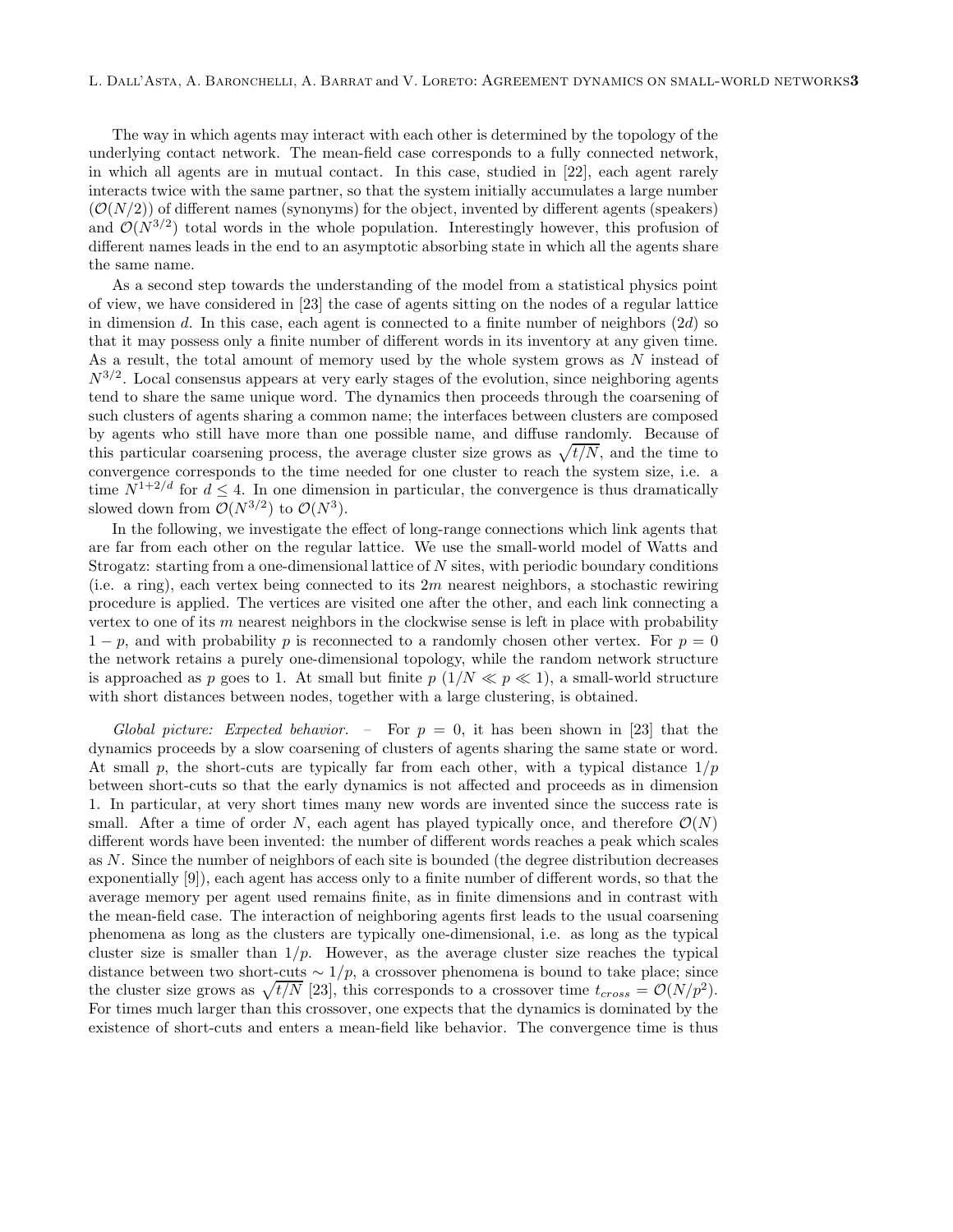

<span id="page-4-0"></span>Fig. 1 – A) Average number of words per agent in the system,  $N_w/N$  as a function of the rescaled time  $t/N$ , for small-world networks with  $\langle k \rangle = 8$  and  $N = 10^3$  nodes, for various values of p. The curve for  $p = 0$  is shown for reference, as well as  $p = 5.10^{-3}$ ,  $p = 10^{-2}$ ,  $p = 2.10^{-2}$ ,  $p = 4.10^{-2}$ ,  $p = 8.10^{-2}$ , from bottom to top on the left part of the curves. B) (Color Online)  $N_w/N$  for  $p = 10^{-2}$ and  $p = 8.10^{-2}$  and increasing system sizes:  $N = 10^{3}$ ,  $N = 10^{4}$ ,  $N = 10^{5}$ . Larger system sizes yield larger plateau lengths.

expected to scale as  $N^{3/2}$  and not as  $N^3$ . In order for this picture to be possible, the crossover time  $N/p^2$  needs to be much larger than 1, and much smaller than the consensus time for the one-dimensional case  $N^3$ ; these two conditions read  $p \gg 1/N$ , which is indeed the necessary condition to obtain a small-world network.

It is therefore expected that the small-world topology allows to combine advantages from both finite-dimensional lattices and mean-field networks: on the one hand, only a finite memory per node is needed, in opposition to the  $\mathcal{O}(N^{1/2})$  in mean-field; on the other hand the convergence time is expected to be much shorter than in finite dimensions.

*Numerical study. –* Various quantities of interest can be monitored in numerical studies of the Naming Game model in order to verify and quantify the qualitative expected picture. Among the most relevant ones are the average number of words in the agents inventory,  $N_w(t)$ , which corresponds to the average memory used, and the total number of distinct words in the system,  $N_d(t)$ .

Figure [1](#page-4-0) displays the evolution of the average number of words per agent as a function of time, for a small-world network with average degree  $\langle k \rangle = 8$ , and various values of the rewiring probability p and size N. While  $N_w(t)$  in all cases decays to N (Fig. [1A](#page-4-0)), after an initial peak whose height is proportional to  $N$  (Fig. [1B](#page-4-0)), the way in which this convergence is obtained depends on the parameters. At fixed N, for  $p = 0$  a power-law behavior  $N_w/N - 1 \propto 1/\sqrt{t}$  is observed due to the one-dimensional coarsening process [23]. As soon as  $p \gg 1/N$  however, deviations are observed and get stronger as p is increased: the decrease of  $N_w$  is first slowed down after the peak, but leads in the end to an exponential convergence. The intermediate slowing down and the faster convergence are both enhanced as p increases. On the other hand, a system size increase at fixed p corresponds, as shown in Fig. [1B](#page-4-0), to a slower convergence *even on the rescaled time*  $t/N$ , with a longer and longer plateau at almost constant average used memory.

As mentioned previously, a crossover phenomenon is expected when the one-dimensional clusters reach sizes of order  $1/p$ , i.e. at a time of order  $N/p^2$ . By definition, in the interior of each cluster, sites have only one word in memory, while the sites with more than one word are localized at the interfaces between clusters, whose number is then of order  $Np$ . The average excess memory per site (with respect to global consensus) is thus of order  $p$ , so that one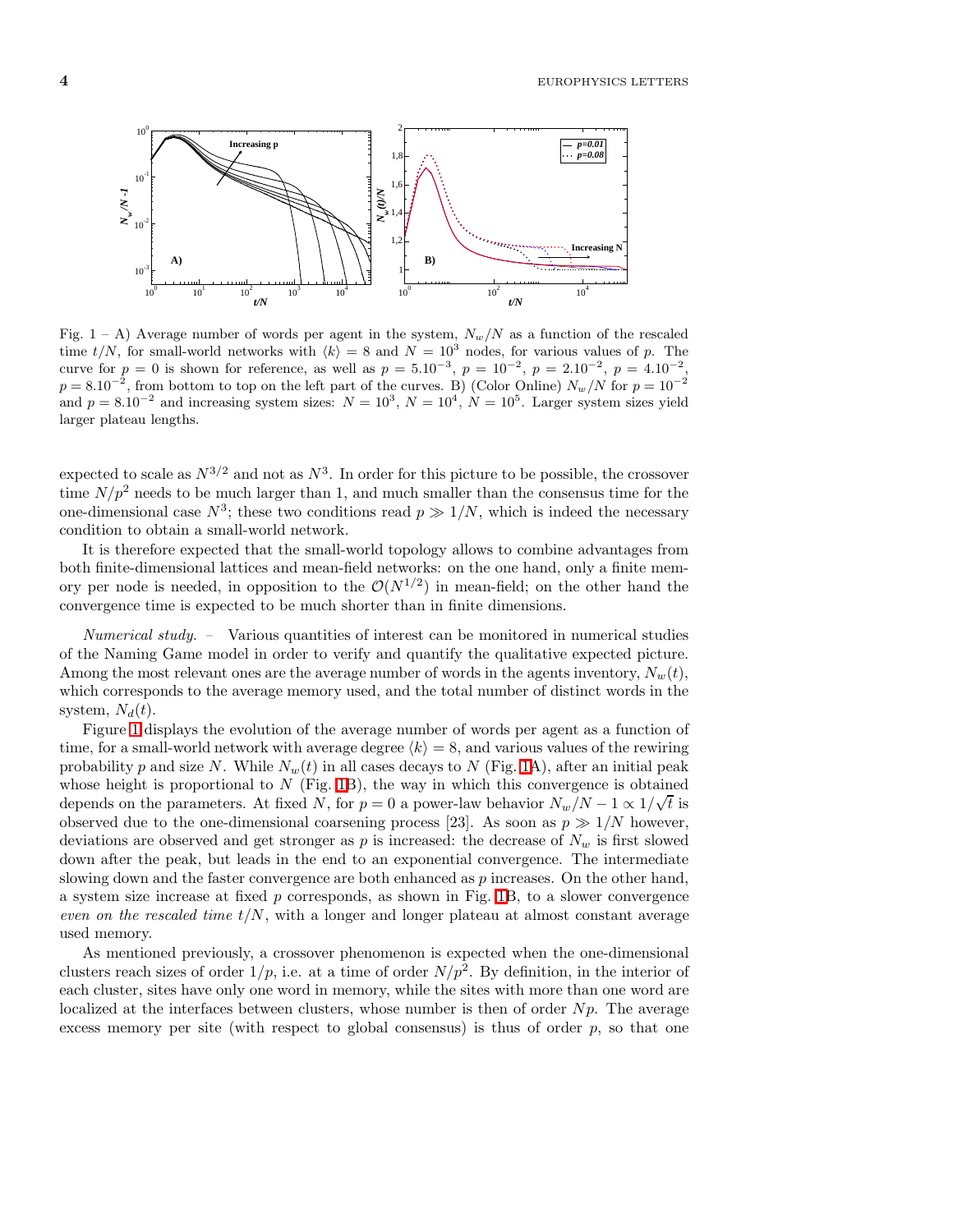

<span id="page-5-0"></span>Fig.  $2 - A$ ) Rescaled curves of the average number of words per agent in the system, in order to show the collapse around the crossover time  $N/p^2$ . For each value of p, two values of the system size  $(N = 10^4$  and  $N = 10^5)$  are displayed. The curves for different sizes are perfectly superimposed before the convergence. B) (Color online) Convergence at large times, shown by the drop of  $N_w/N - 1$ to 0: the time is rescaled by  $N^{1.4}$ . For each p, three different sizes  $(N_1 = 10^3$  for the left peak, curves in black,  $N_2 = 10^4$  for the middle peak, curves in blue, and  $N_3 = 10^5$ , right peak, curves in red) are shown. On the  $N^{1.4}$  scale, the convergence becomes more and more abrupt as N increases. The inset displays the convergence time as a function of size for  $p = 0$  (bullets),  $p = 0.01$  (squares),  $p = 0.02$ (diamonds),  $p = 0.04$  (triangles),  $p = 0.08$  (crosses); the dashed lines are proportional to  $N^3$  and  $N^{1.4}$ .

expects  $N_w/N - 1 = pG(tp^2/N)$ . Figure [2A](#page-5-0) indeed shows that the data of  $(N_w/N - 1)/p$  for various values of p and N indeed collapse when  $tp^2/N$  is of order 1. On the other hand, Fig. [2B](#page-5-0) indicates that the convergence towards consensus is reached on a timescale of order  $N^a$ , with  $a \approx 1.4 \pm 0.1$ , close to the mean-field case  $N^{3/2}$  and in strong contrast with the  $N^3$  behavior of purely one-dimensional systems<sup>(1</sup>). Moreover, as also observed in mean-field [22], the transition to the final consensus becomes more and more abrupt as the system size increases.

While the observation of Figs. [1B](#page-4-0) and [2B](#page-5-0) could convey the impression that, after the memory peak, the system tends to reach a stationary state whose length increases with  $N$ , the analysis of the evolution of the number of *distinct* words instead displays a continuous decrease (see Fig. [3\)](#page-6-0): during this apparent plateau therefore, the system is still evolving continuously towards consensus by elimination of redundant words. Figure [3A](#page-6-0) points out that this decrease is longer for larger system sizes, while Fig. [3B](#page-6-0) shows that curves for various system sizes and values of p collapse when correctly rescaled around the crossover time  $N/p^2$ .

The combination of the results concerning average used memory and number of distinct words correspond to a picture in which clusters of agents sharing a common unique word compete during the time lapse between the peak and the final consensus. It is thus interesting to measure how the average cluster size evolves with time and how it depends on the rewiring probability p. Figure [4](#page-6-1) allows to compare the cluster size  $\langle s \rangle$  evolution for the one-dimensional case and for finite p. At  $p = 0$ , a pure coarsening law  $\langle s \rangle \propto \sqrt{t}$  is observed. As p increases, deviations are observed when time reaches the crossover  $p^2/N$ , at a cluster size  $1/p$ , as was expected from the intuitive picture previously developed (Fig. [4](#page-6-1) shows the collapse of the curves of  $\langle s \rangle p$  vs.  $tp^2/N$  for  $tp^2/N$  of order 1).

Interestingly, the first deviation from the  $\sqrt{t}$  law corresponds to a *slowing down* of the cluster growth, correspondingly with the slowing down observed in Fig. [1A](#page-4-0). Because of longrange links, indeed, the clusters are locally more stable, due to the presence of an effective

<sup>&</sup>lt;sup>(1</sup>)We also observe that the time to convergence scales as  $p^{-1.4\pm .1}$ ; this is consistent with the fact that for p of order  $1/N$  one should recover an essentially one-dimensional behaviour with convergence times of order  $N^3$ .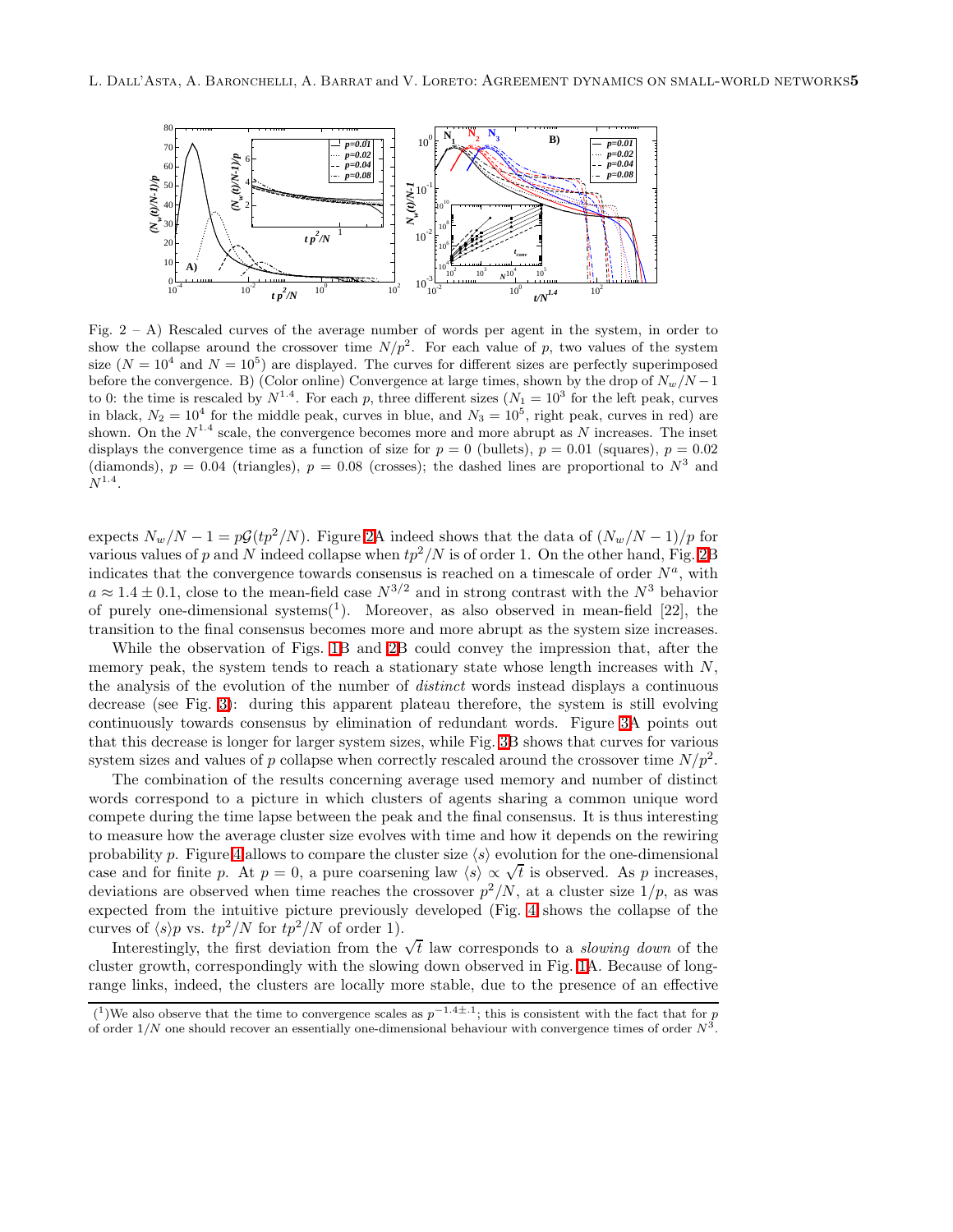6 EUROPHYSICS LETTERS



<span id="page-6-0"></span>Fig. 3 – A) (Color online) Number of different words in the system as a function of time for  $\langle k \rangle = 8$ ,  $p = 10^{-2}$  and  $p = 8.10^{-2}$  and increasing sizes (from left to right):  $N = 10^{3}$  (black),  $N = 10^{4}$  (blue),  $N = 10^5$  (red). B) Same data rescaled in order to collapse the curves around the crossover time  $N/p^2$ . As in Fig. [2A](#page-5-0)), two values of the system size  $(N = 10^4$  and  $N = 10^5)$  are displayed for each p.

'pinning' of interfaces near a shortcut. This effect is reminiscent of what happens for the Ising model on small-world networks [25] where, at low temperature, the local field transmitted by the shortcuts delay the passage of interfaces. Unlike Ising's zero temperature limit, however, the present dynamics only slows down and is never blocked into disordered configurations.

Strikingly, the final abrupt jump towards a unique cluster of size  $N$  starts earlier and from smaller average cluster size as  $p$  is increased. Although not intuitive, this behavior can be explained as follows. As  $p$  increases, these clusters are smaller and separated by more and more sites which have more than one word in memory (hence a larger value of  $N_w/N$  as p increases) and are more and more correlated. The sudden convergence to global consensus is thus obtained through a final fast agreement process between these sites.

*Conclusion and perspectives. –* In summary this paper has explored how a non trivial interaction topology could affect the dynamical approach to the emergence of shared conventions in populations of agents. We have shown how starting from a trivial one-dimensional like structure, the addition of a finite number of long-range links  $(p \gg 1/N)$  leads to a strong change in the dynamics, namely a drastic reduction of the memory required to the agents and a significant acceleration of the convergence process which passes from a  $N<sup>3</sup>$  dependence,



<span id="page-6-1"></span>Fig. 4 – (Color online) A) Evolution of the cluster size for  $N = 10^4$ , various values of p. At increasing p the curves depart more and more from the  $t^{1/2}$  behavior through a slowing down of the cluster growth, which however leads to a faster convergence. B) Same curves rescaled around the crossover region.